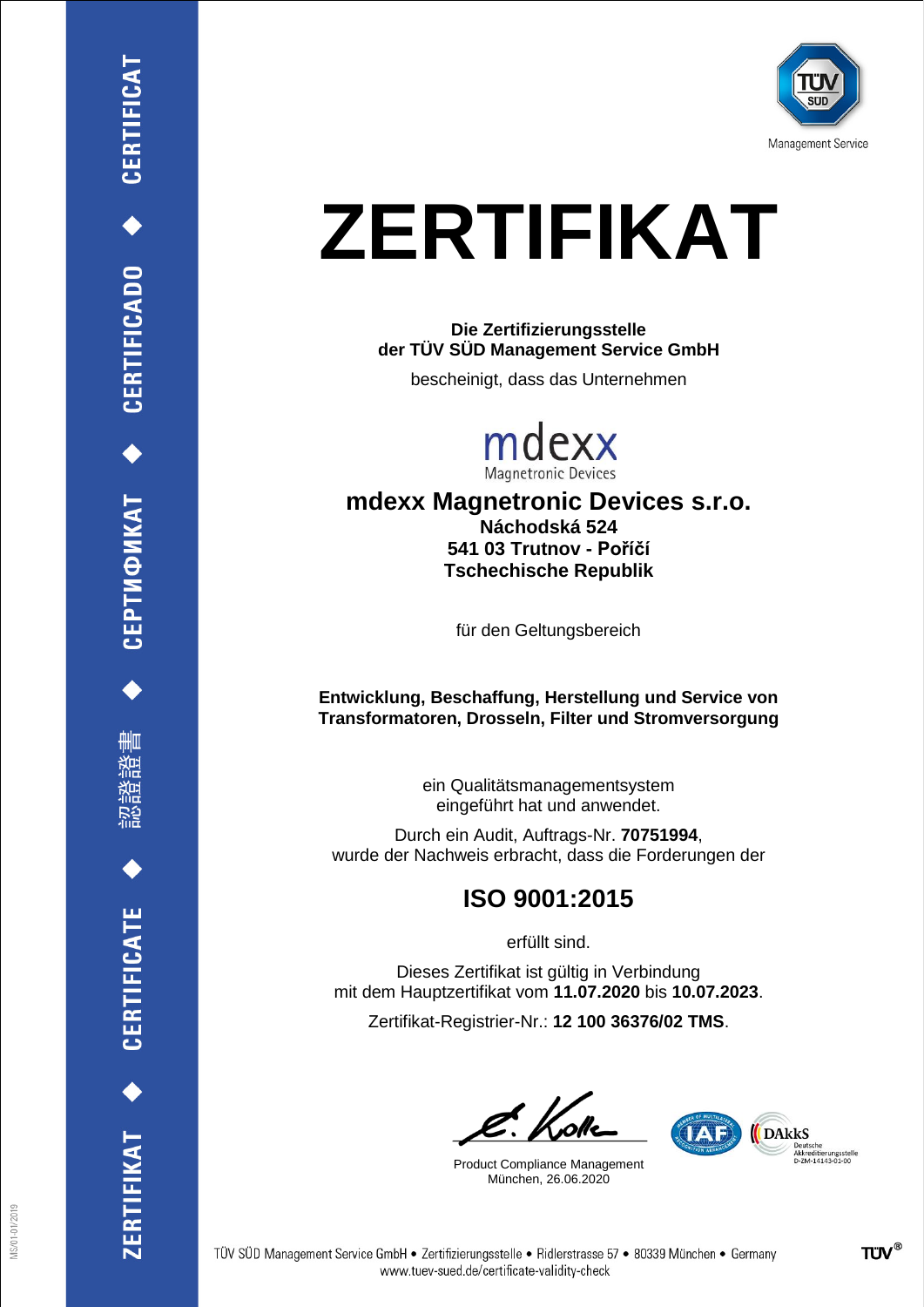

## **CERTIFICATE**

**The Certification Body of TÜV SÜD Management Service GmbH**

certifies that



#### **mdexx Magnetronic Devices s.r.o. Náchodská 524 541 03 Trutnov - Poříčí Czech Republic**

has established and applies a Quality Management System for

**Development, procurement, production and service of power transformers, power supplies, chokes and filters**.

An audit was performed, Order No. **70751994**.

Proof has been furnished that the requirements according to

### **ISO 9001:2015**

are fulfilled.

The certificate is valid in conjunction with the main certificate from **2020-07-11** until **2023-07-10**. Certificate Registration No.: **12 100 36376/02 TMS**.

Product Compliance Management Munich, 2020-06-26



ERTIFIKAT<sup>+</sup>